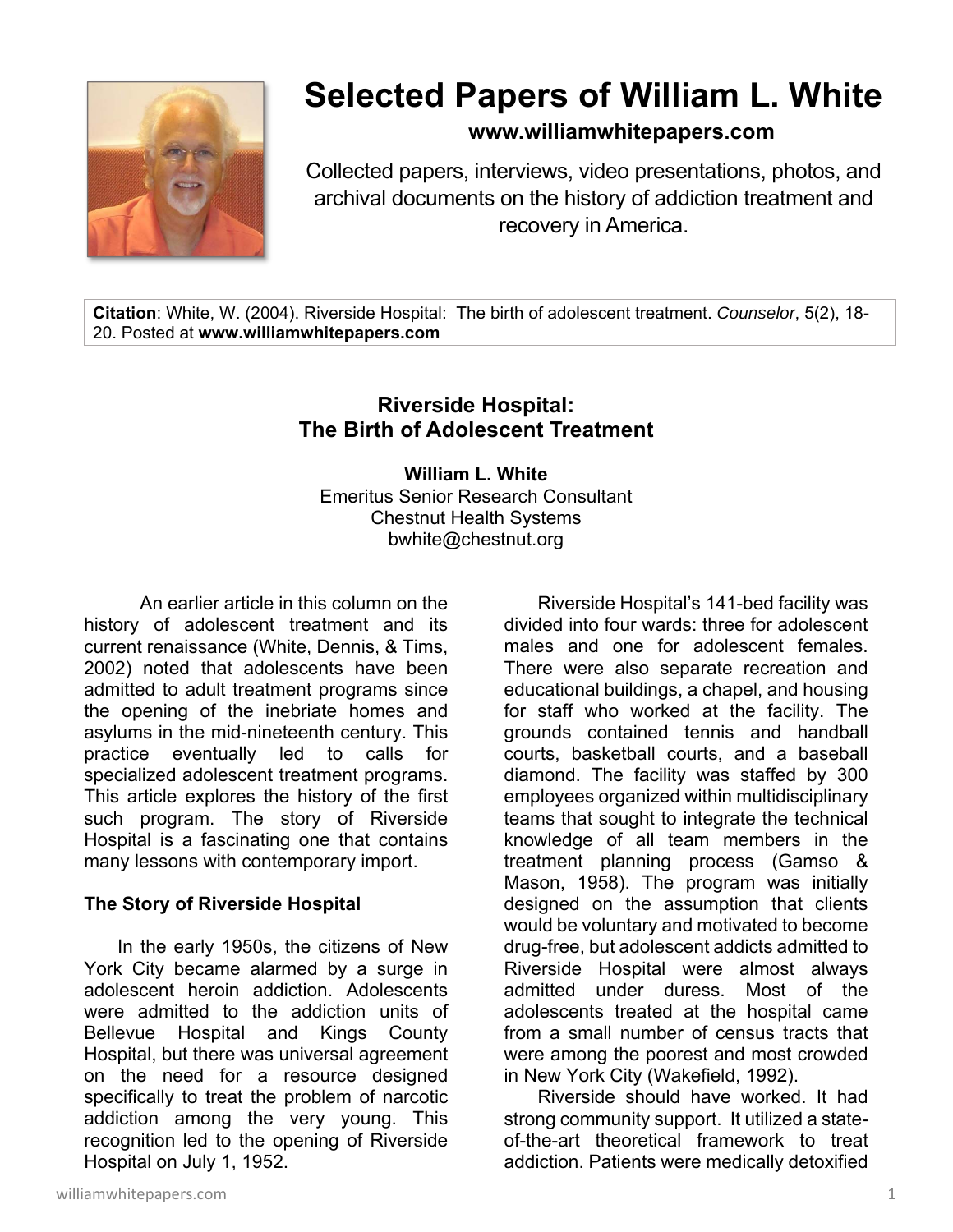and offered the opportunity to remain for a six-month individualized rehabilitation program consisting of psychological therapy, educational classes, and structured leisure. The program was staffed by a multidisciplinary team of physicians, psychiatrists, psychologists, social workers, nurses, welfare caseworkers, teachers, clergy, and lay volunteers. Every effort was made to work with the families of the adolescents in treatment, and efforts were made to follow adolescents after treatment through a community clinic located in Manhattan. Riverside's program appeared to be the ideal model of treatment. It should have worked, but in the eyes of local leaders, it did not. Riverside Hospital was closed in 1961; when a follow-up study of 247 former patients revealed that 97% of those treated had continued their addiction following treatment (Maddux, 1978) (This section abstracted from White, 1998, pp. 235-236).

### **The Lessons of Riverside**

 The story of Riverside contains many of the promises and pitfalls of today's adolescent treatment. Here are nine important lessons that can be mined from this story.

*1. There is a reservoir of community concern and compassion that can be tapped to create resources for the treatment of adolescent substance use disorders.* For nearly a decade, Riverside Hospital shone as a symbol of community recognition and response to the problem of adolescent opiate addiction. The Hospital was birthed via the mobilization of key sources of power and influence—parents; schools; the medical, legal and social service communities; private philanthropists; and the media. Since the opening of Riverside Hospital, that reservoir of concern and those sources of support have been tapped in hundreds of communities across the U.S. While the Riverside experience confirms that communities will respond to salvage their children if assured there are methods to achieve that goal, it also confirms that the processes required to sustain community support for adolescent treatment institutions are qualitatively different than those required to birth such institutions.

*2. Addiction disrupts all aspects of an adolescent's life, and that impairment is best addressed within multidimensional assessment processes and multidisciplinary models of intervention.* Riverside Hospital was ahead of its time in the use of such procedures. The youth entering today's addiction programs are again teaching us that multiple problems require integrated strategies and solutions.

*3. Medically-facilitated detoxification does not by itself constitute a treatment for addiction.* Detoxification, unconnected to other levels of care and support, is best viewed as a recurring addiction career milestone rather than a port of entry into long-term recovery. The follow-up data on Riverside patients painfully revealed that brief detoxification and psychological stabilization are not a sufficient foundation for sustained recovery. The same is true today.

*4. Coerced entry into treatment and superficial compliance with institutional rituals of treatment should not be mistaken as a foundation for post-treatment recovery.* The criminal justice system continues to be the primary source of referral for adolescents entering treatment. Coercion can bring adolescents to treatment, but only special interventions to engage and enhance motivation for change can shift resistance or superficial compliance into sustainable recovery.

*5. Recovery initiation in an institutional setting is rarely sustainable for adolescents without continued recovery support services in the adolescent's natural environment.* Riverside Hospital tried to offer post-treatment support via a single community clinic but it placed the responsibility for initiating clinic contact with adolescents who had little motivation to do so once back in their natural environments. While such passive aftercare programs have continued into the present era, there are recent calls for models of assertive continuing care that provide a high level of post-treatment, professionally directed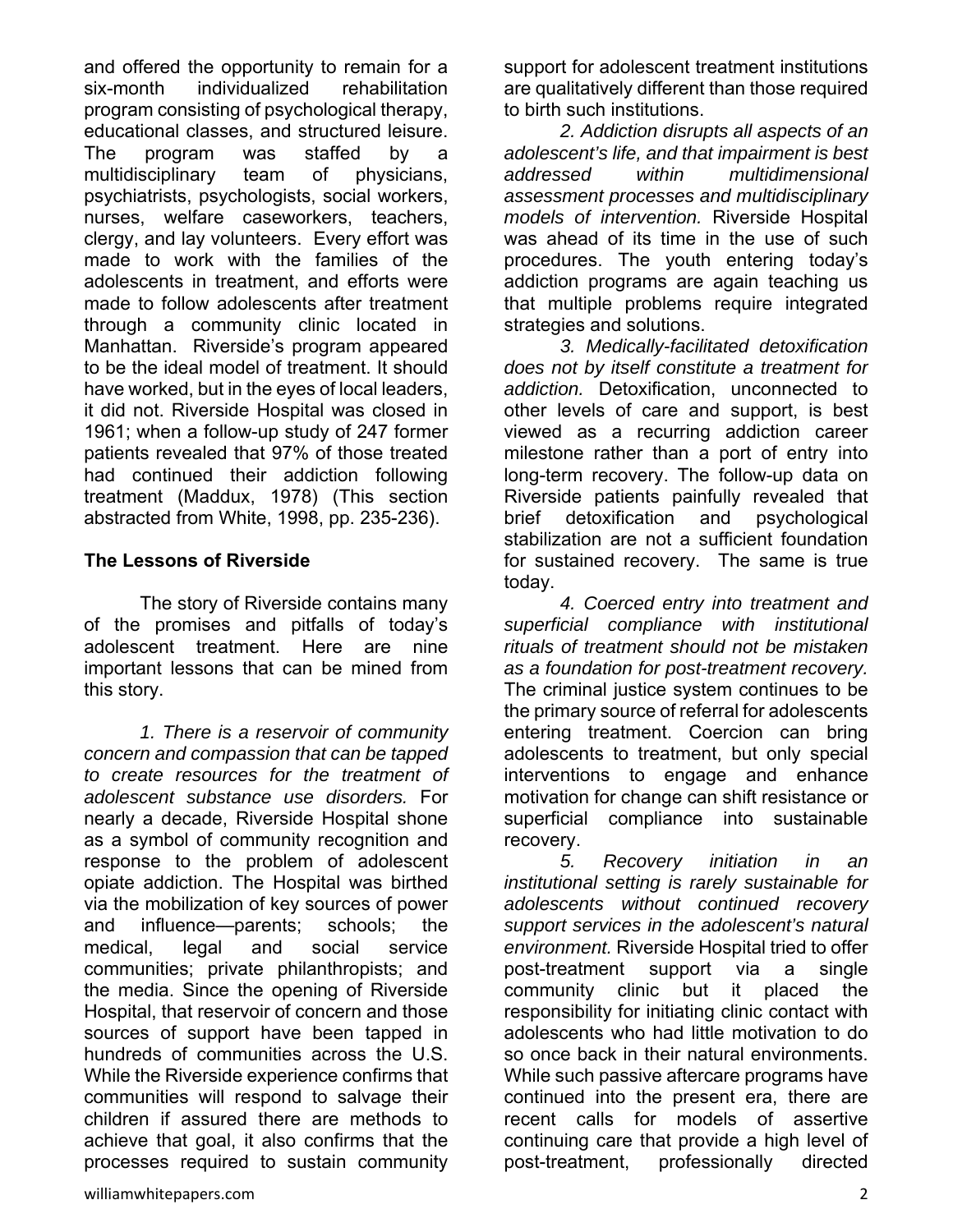monitoring and recovery support services (White & Godley, 2003).

*6. The treatment of adolescent substance use disorders must be based on an understanding of the ecology of adolescent addiction and recovery.* The staff of Riverside Hospital, in attributing the sources and solutions of addiction as residing within the adolescent, failed to address the family, social, cultural and economic contexts within which addiction flourishes. While family models of treatment have since become an important element in modern adolescent treatment, there remain few models that actively shape the adolescent's post-treatment social environment. Such models would mediate peer sources of recovery support and sabotage and would enhance youth-oriented supports within local communities of recovery.

*7. Short-term treatment outcomes are not necessarily predictive of long-term outcomes.* The documentation of high, shortterm relapse rates and the failure to conduct more time-sustained outcome studies leave unanswered the true effects of treatment at Riverside Hospital. Such short-term outcomes fail to measure delayed effects of treatment (e.g., recovery following posttreatment relapse, clinical deterioration following initial recovery experiments, cycles of recovery initiation and relapse) and the potential cumulative effects of two or more treatment episodes. Such effects are of great interest to those currently conducted adolescent treatment outcome studies.

 *8. Short term strategies that generate support for treatment may not work in the long run.* Treatment institutions that promise a permanent reversal of severe and persistent addiction through a brief, single episode of institutional treatment sow the seeds of subsequent therapeutic pessimism and a backlash against the institution. Attributing responsibility for treatment failure on the intractability of addiction or the characterological foibles of clients provides a temporary reprieve from institutional accountability for the design and execution of its clinical protocol, but this fuels changing views of addiction (which becomes seen as

untreatable), addicts (who are no longer seen as worthy of care) and treatment institutions (who are no longer seen as culturally viable or valuable). The high relapse rates at Riverside were viewed not as a unique failure of this institution, but as confirmation of the "once an addict, always an addict" adage. That view contributed to Riverside's closure and added ideological support for passage of draconian drug laws that transferred large numbers of young addicts into state and federal prisons. In the eyes of the community, Riverside's closure seemed to confirm the correctness of this strategy. It is with an understanding of these longer-term cultural processes that poorly designed, poorly delivered, and over-sold treatments harm substance-involved adolescents, their families and their communities.

 *9. Pioneer programs often experience threats to their existence from both within and without.* The demise of Riverside Hospital was preceded by the fall of other pioneer institutions (e.g., The New York State Inebriate Asylum) (Crowley & White, in press), and the void it left was filled by other institutions (e.g., Synanon, Janzen, 2001) that experienced a similar fate.

 Adolescent treatment institutions have risen and fallen in the past. It is not enough to rebuild a network of youthoriented addiction treatment programs. We must find a way to increase the effectiveness of such programs and realistically define their value and niche within local communities across the country. We must create effective programs to sustain adolescent recovery in the community and find ways to sustain support for such programs during periods that community and cultural attention is drawn to other issues.

**William L. White** is a Senior Research Consultant at Chestnut Health Systems and the author of *Slaying the Dragon: The History of Addiction Treatment and Recovery in America*.